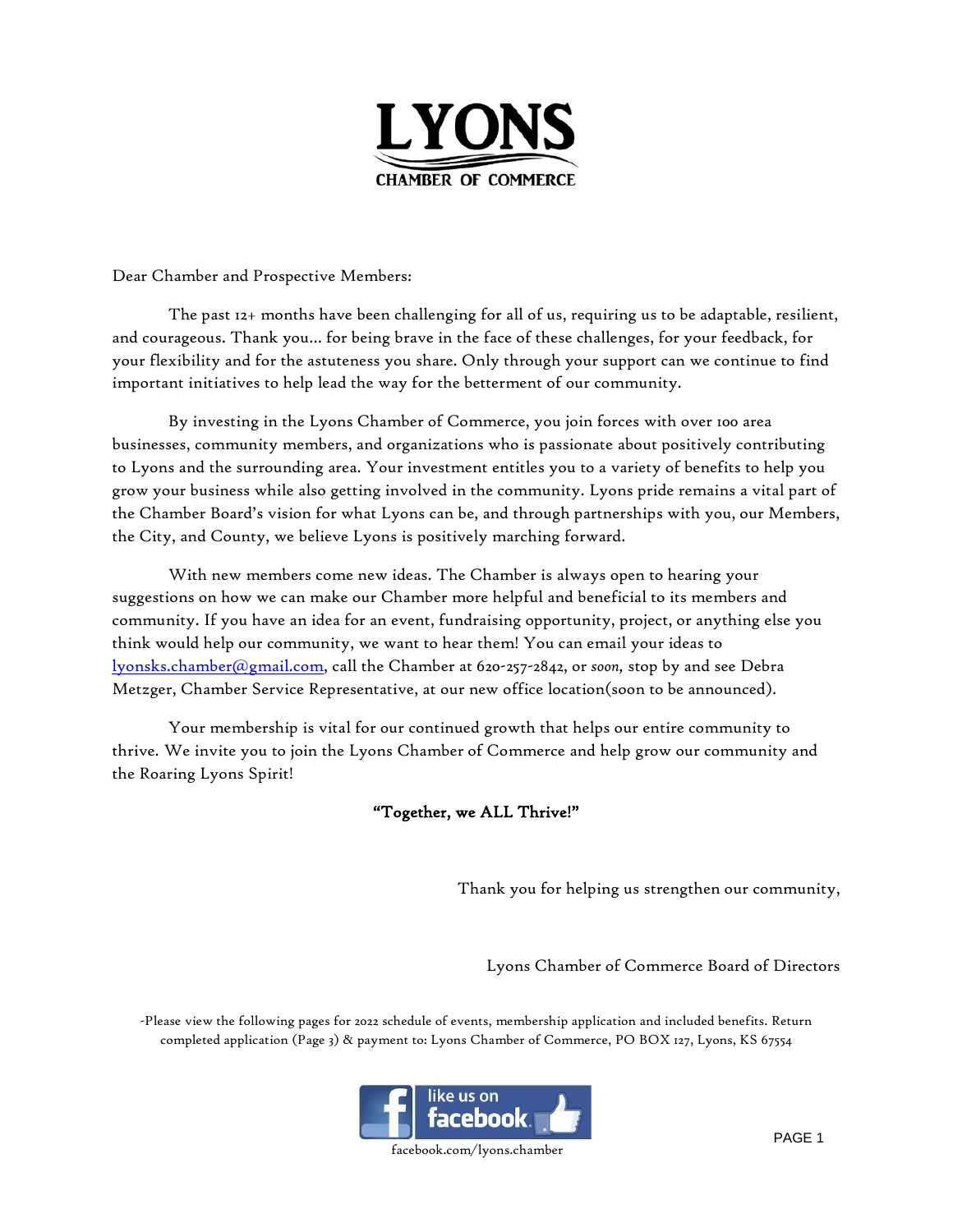

# SCHEDULE OF EVENTS

Tuesday, February 1st *Annual Meeting* 

Saturday, April 16th *Easter Egg Hunt* 

Saturday, May 7<sup>th</sup> *Fish Fry* 

Saturday, June 4<sup>th</sup> *City-Wide Garage Sales* 

Monday, July 4<sup>th</sup> *#BOOMFEST2022* 

Tuesday, August 2<sup>nd</sup> *National Night Out* 

August (TBD) *Back to School BBQ* 

Saturday, September 24 th *Fair on the Square / Car & Truck Show / Street Dance* 

> Saturday, November 12<sup>th</sup> *Veterans Parade*

> > December (TBD)

## *Small Town Christmas Parade*

Other Community Projects

*Veteran Banners Santa House & Christmas Décor USD 405 Scholarship Award Distinguished Service Award* 

*\*All event dates, times and locations are subject to change.*



PAGE 2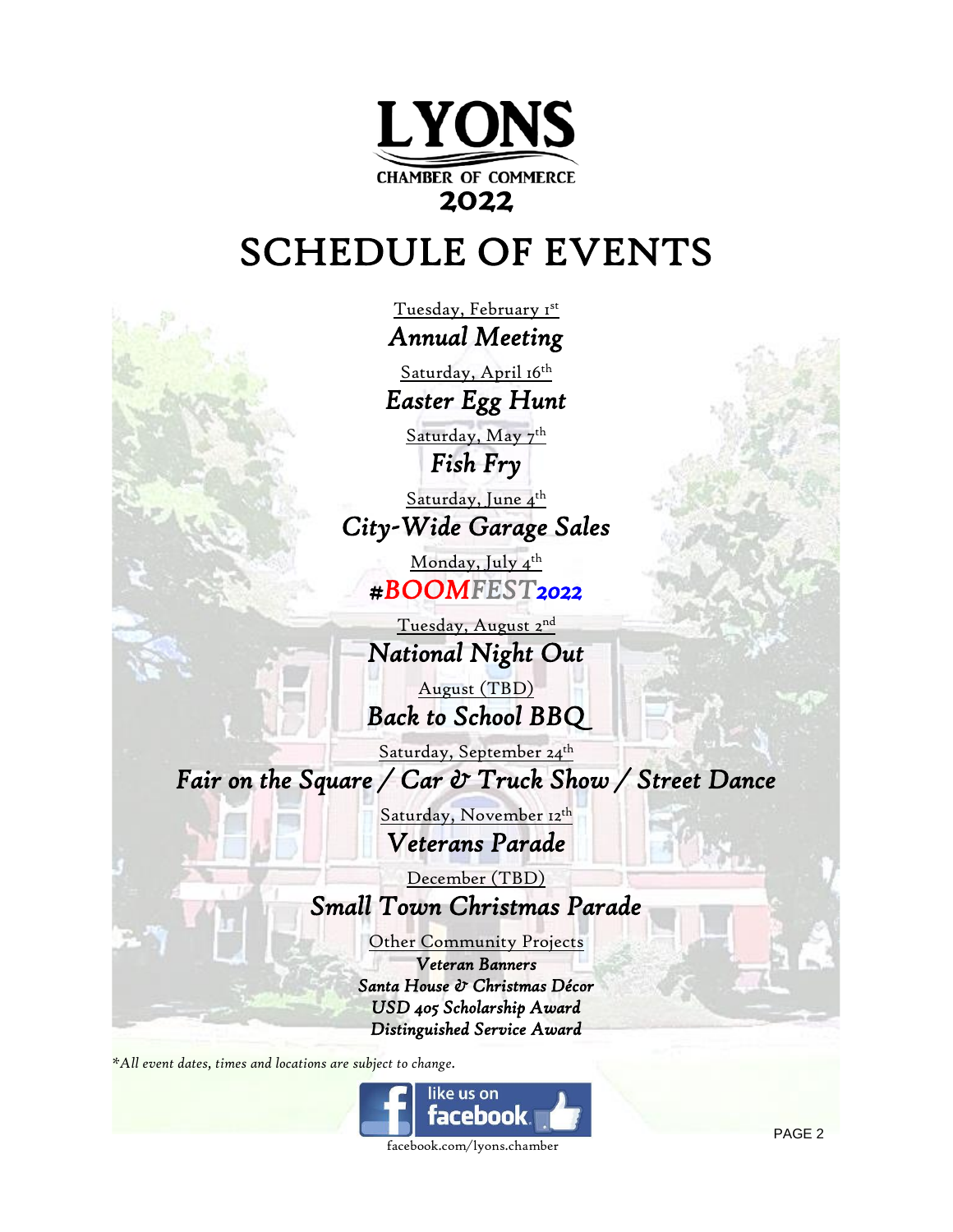

#### 2022 Membership Application

| PHONE NUMBER: (Business) __________________________(Mobile-optional) __________________ |
|-----------------------------------------------------------------------------------------|
|                                                                                         |
| WEBSITE:                                                                                |
| EMAIL(S):                                                                               |
| WOULD YOU LIKE TO RECEIVE CHAMBER NEWSLETTERS VIA EMAIL? Y/N                            |
| DOES YOUR BUSINESS ACCEPT CHAMBER BUCKS? Y/N                                            |
|                                                                                         |
|                                                                                         |
|                                                                                         |
|                                                                                         |
|                                                                                         |
| *ANNUAL MEMBERSHIPS ARE PRO-RATED QUARTERLY                                             |
| <b>Bronze</b> Member - \$100.00                                                         |
| Silver Member - \$300.00                                                                |
| Gold Member - \$500.00                                                                  |
| Individual/Couple Member - \$40.00                                                      |
| Civic Organization/Home Business Member - \$50.00                                       |
| Additional Monetary Donation (optional) - \$                                            |

*Please return completed application & payment to: Lyons Chamber of Commerce, PO BOX 127, Lyons, KS 67554*